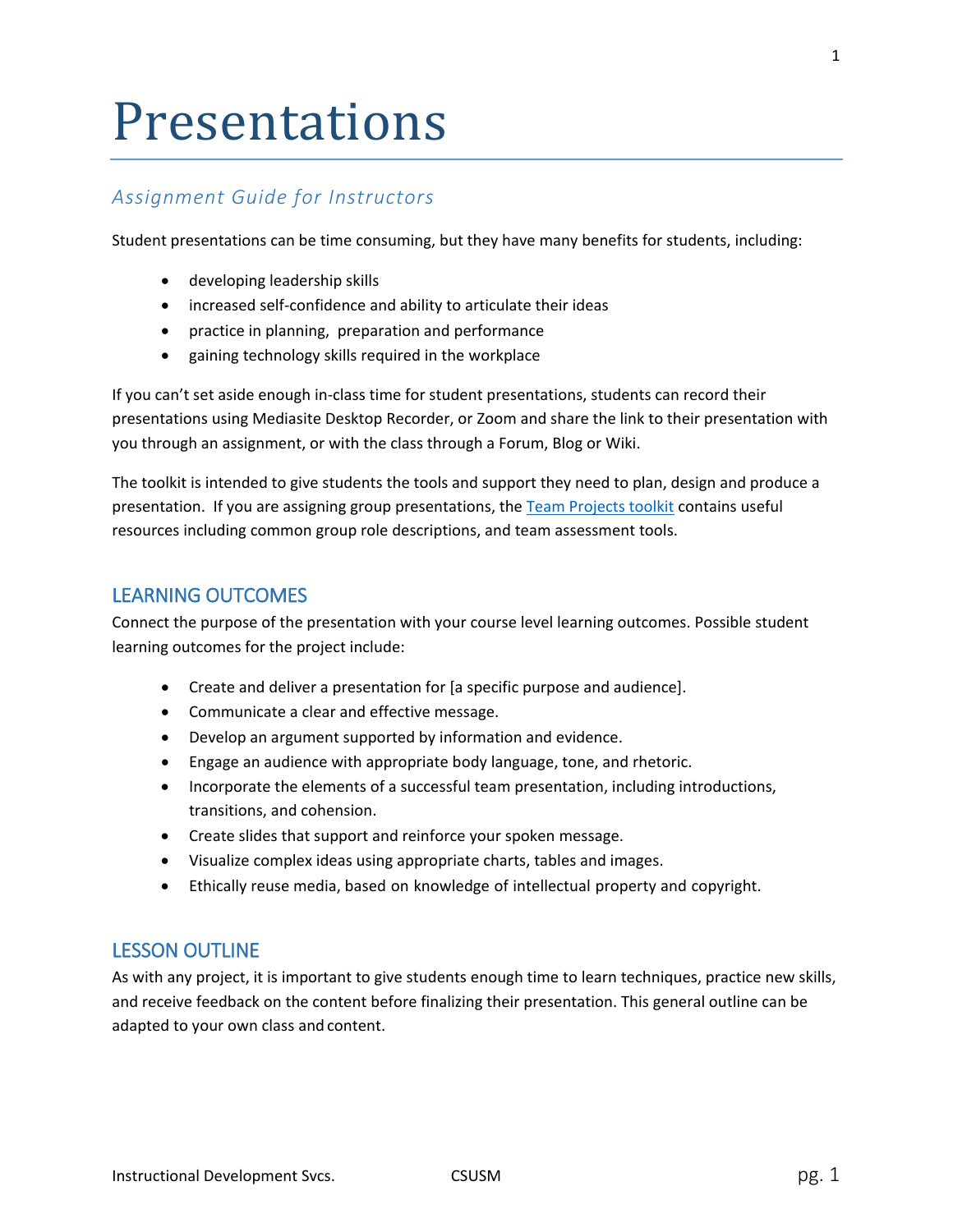#### Week 1

- Introduce the assignment, detail your expectations, and include a discussion of team expectations if appropriate.
- Introduce the toolkit and Planning Worksheet.
- Share your grading rubric with the students. See the rubrics for presentations in the toolkit or the rubric examples on th[e IDS website.](http://www.csusm.edu/ids/course-design-and-instruction/assessment/rubrics1.html)
- Provide students with examples/models from prior semesters and discuss the strengths of each. Some example exemplary presentation designs are included in the toolkit.
- Students choose their topic, define their presentation's purpose and begin researching content.
- Teams assign roles, tasks and due dates.

## Week 2

## **DUE: 1) Presentation Proposal: Planning worksheet steps 1 and 2. 2) Submit team roles, tasks, and due dates.**

- Familiarize students with where to locate appropriate supporting reference materials. Your librarian can help with this Week 3.
- Introduc[e Lucidchart](https://www.lucidchart.com/) for concept/visual mapping option.
- Students use Planning Worksheet to define their content and identify support references for the main points.
- Students work on step 4, outline or concept/visual map of content, including introduction.

## Week 3

#### **DUE: 1) Presentation Proposal: Planning worksheet steps 3 and 4.**

Think out their visuals

- Students begin presentation design, identifying template, font styles and color schemes. We recommend PowerPoint, Canva or Google slides.
- Discuss ethical re-use of media. Refer to the *[Statement on the Fair Use of Images for](http://cmsimpact.org/code/statement-on-the-fair-use-of-images-for-teaching-research-and-study/)  Teaching, Research and Study* [by the Center for Media and Social Impact](http://cmsimpact.org/code/statement-on-the-fair-use-of-images-for-teaching-research-and-study/) in the toolkit. Your librarian can also help with this.
- Students gather existing visuals and brainstorm design and color schemes for their poster. The PowerPoint templates and other links in the design guide can help them.
- Instruction on best practices for slide design. See toolkit design resources.
- Instruction on selecting appropriate type of chart/graphic for visualizing different types of data.